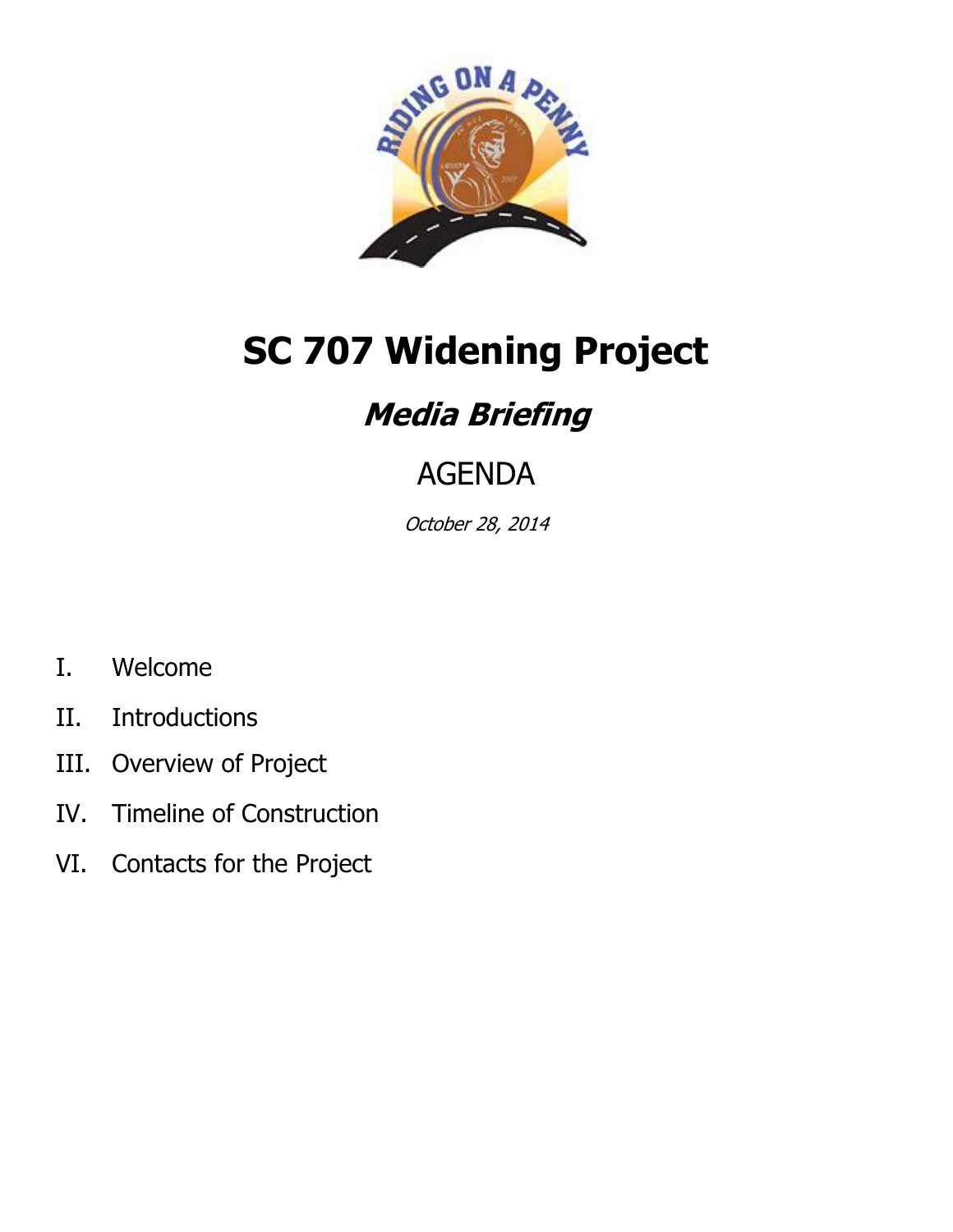### **Sales Tax Overview**

On November 7, 2006, Horry County voters, by a 61.4 to 38.6 percent margin, supported a One-Cent Capital Projects Sales Tax for roads. This tax went into effect on May 1, 2007, and increased the level of sales tax in Horry County an additional penny on all retail sales, accommodations and prepared food and beverage.

Horry County was slated to receive \$425,307,500 over the seven-year life of the one-cent Capital Projects Sales Tax, but \$446M was actually collected. All of the road projects to be funded from the One-Cent Capital Projects Sales Tax are specifically listed below:

| <b>Original Budget</b> | <b>Revised Budget Range</b> | <b>Prioritized Road Projects</b>                                                                                                                                            |
|------------------------|-----------------------------|-----------------------------------------------------------------------------------------------------------------------------------------------------------------------------|
| 1. \$19,600,000:       |                             | Pave 20 miles of County dirt roads (Complete)                                                                                                                               |
| 2. \$915,000:          |                             | Resurface 12 miles of County roads (Complete)                                                                                                                               |
| 3. \$49,500,000:       | \$115 to \$120 million      | Construct grade separated interchange at the intersection of U.S.<br>Hwy 17 Bypass and SC Hwy. 707 at the back gate of the Myrtle<br>Beach Air Base<br>(Under Construction) |
| 4. \$132,250,000:      | \$100 to \$105 million      | Widen SC Hwy. 707 from Enterprise Road to the County line including<br>intersection improvements at SC Hwy 544 (Under Construction)                                         |
| 5. \$25,750,000:       |                             | Pave 25 miles of County dirt roads (Complete)                                                                                                                               |
| 6. \$990,000:          |                             | Resurface 12 miles of County roads (Complete)                                                                                                                               |
| 7. \$46,000,000:       | \$15 to \$20 million        | Construct Aynor overpass (Complete)                                                                                                                                         |
| 8. \$1,035,000:        |                             | Resurface 12 miles of County roads (In Progress)                                                                                                                            |
| 9. \$76,000,000:       | \$75 to \$80 million        | Widen Glenns Bay Road to 3 lanes and construct a grade separated<br>interchange at US Hwy. 17 Bypass (In Progress)                                                          |
| 10. \$1,080,000:       |                             | Resurface 12 miles of County roads                                                                                                                                          |
| 11. \$27,750,000:      |                             | Pave 25 miles of County dirt roads<br>(In Progress)                                                                                                                         |
| 12. \$1,125,000:       |                             | Resurface 12 miles of County roads                                                                                                                                          |
| 13. \$6,500,000:       |                             | Pave 2 lanes of International Drive from Carolina Forest to SC Hwy.<br>90                                                                                                   |
| 14. \$682,500:         |                             | Resurface 7 miles of County roads                                                                                                                                           |
| 15. \$36,100,000       |                             | Pave 30 miles of County dirt roads                                                                                                                                          |

Horry County Council passed a resolution of May 15, 2007, to enter into an intergovernmental agreement with the South Carolina Department of Transportation (SCDOT) to act as project/construction manager for those named state highway projects included on the road list.

Those road projects include:

- 1. A grade separated interchange at the intersection of US Highway 17 Bypass and SC Highway 707 at the backgate of the former Myrtle Beach Air Base;
- 2. Widen SC Highway 707 from Enterprise Road to the county line including intersection improvements at SC Highway 544;
- 3. Construction of the Aynor Overpass; and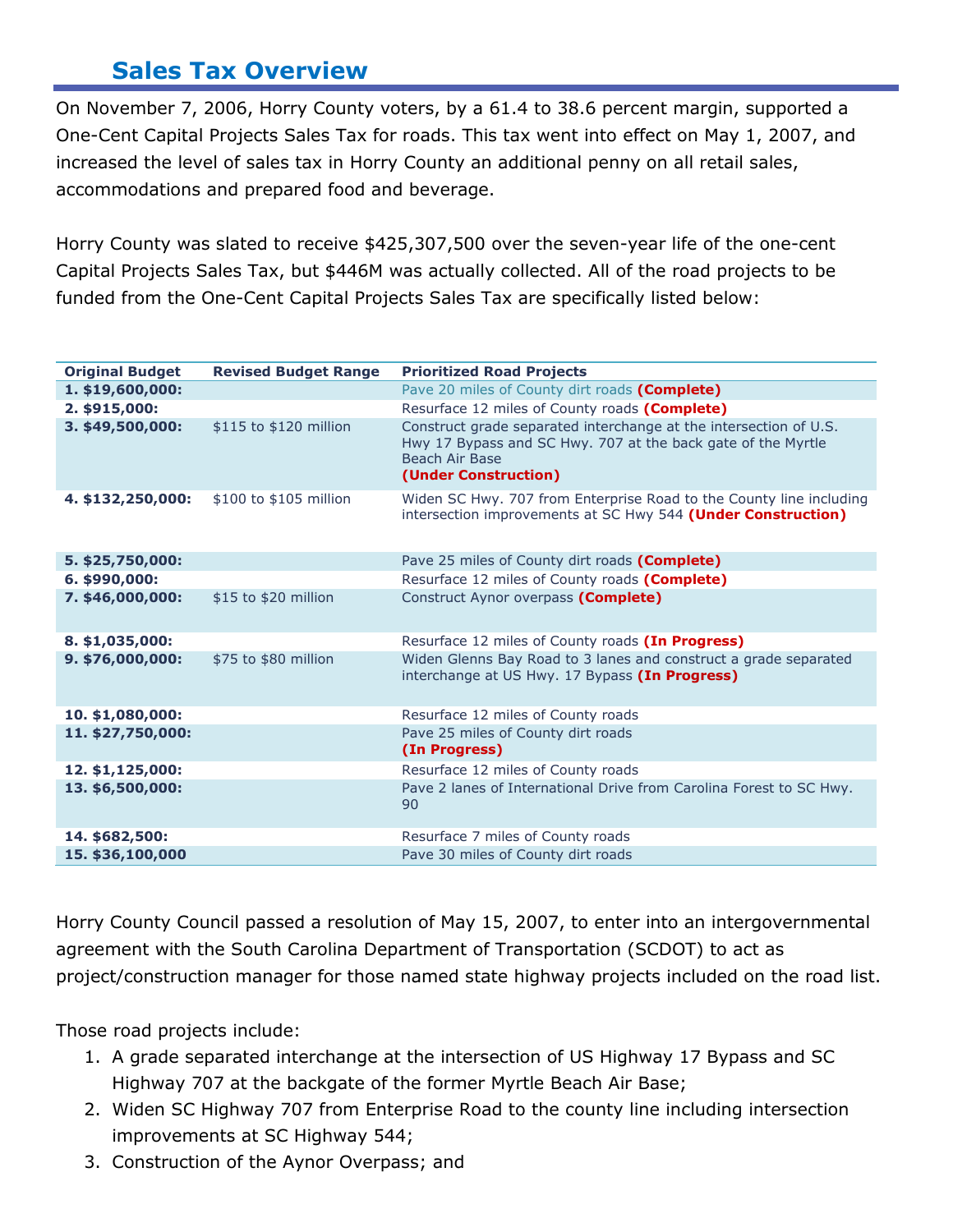4. Widen Glenns Bay Road to 3-lanes and construct a grade separated interchange at US Highway 17 Bypass.

As project/construction manager, the SCDOT will prepare for each project listed above a detailed scope of work, budget and schedule based upon three phases for each project:

- a. design, preliminary engineering and environmental work;
- b. right-of-way acquisition; and
- c. construction

### **SC Route 707 Widening**

**Description:** Widening of SC Route 707 from a 2-lane shoulder section to a 5-lane curb and gutter facility with sidewalks from just south of Enterprise Road (S-26-926) in Horry County to US Route 17 in Georgetown County, a distance of approximately 9.2 miles. The project has been broken in to three phases: Phase I is from just south of Enterprise Road (S-26-926) to Salem Road. Phase II runs from Salem Road to the Horry/Georgetown County line. Phase III limits are from the Horry/Georgetown County line to US Route 17. In addition to the additional travel lanes with curb and gutter and sidewalks, there is one section of sound wall in Phase 1, and there are eight sections of sound wall in Phase 2. Also the existing box culverts at Mill Creek and Collins Creek will be replaced with new concrete bridges. Both bridges will have sidewalks on both sides.

**Status:** Right-of-way acquisition and development of final construction plans and specifications are substantially complete. A combined SC31/SC707 permit was approved by the US Army Corps of Engineers on May 24, 2013. Utility relocations along the corridor are ongoing.

- Preliminary Design: Fall 2007 Spring 2009 **(Complete)**
- Right-of-way acquisition: **(99% Complete)**
- Letting of advanced clearing and grubbing project for utility relocations and SC 707/Big Block Road interim intersection project: September 24, 2013 **(Complete)**
- Completion of advanced clearing and grubbing project: Fall 2014 **(99% Complete)**
- Completion of SC707/Big Block Road interim intersection project: Fall 2014 **(99% Complete)**
- Letting of main widening project: Spring 2014 **(NTP issued on Oct 15, 2014)**
- $\triangleright$  Construction completion of main widening project: Summer 2017 to Late 2017/Early 2018